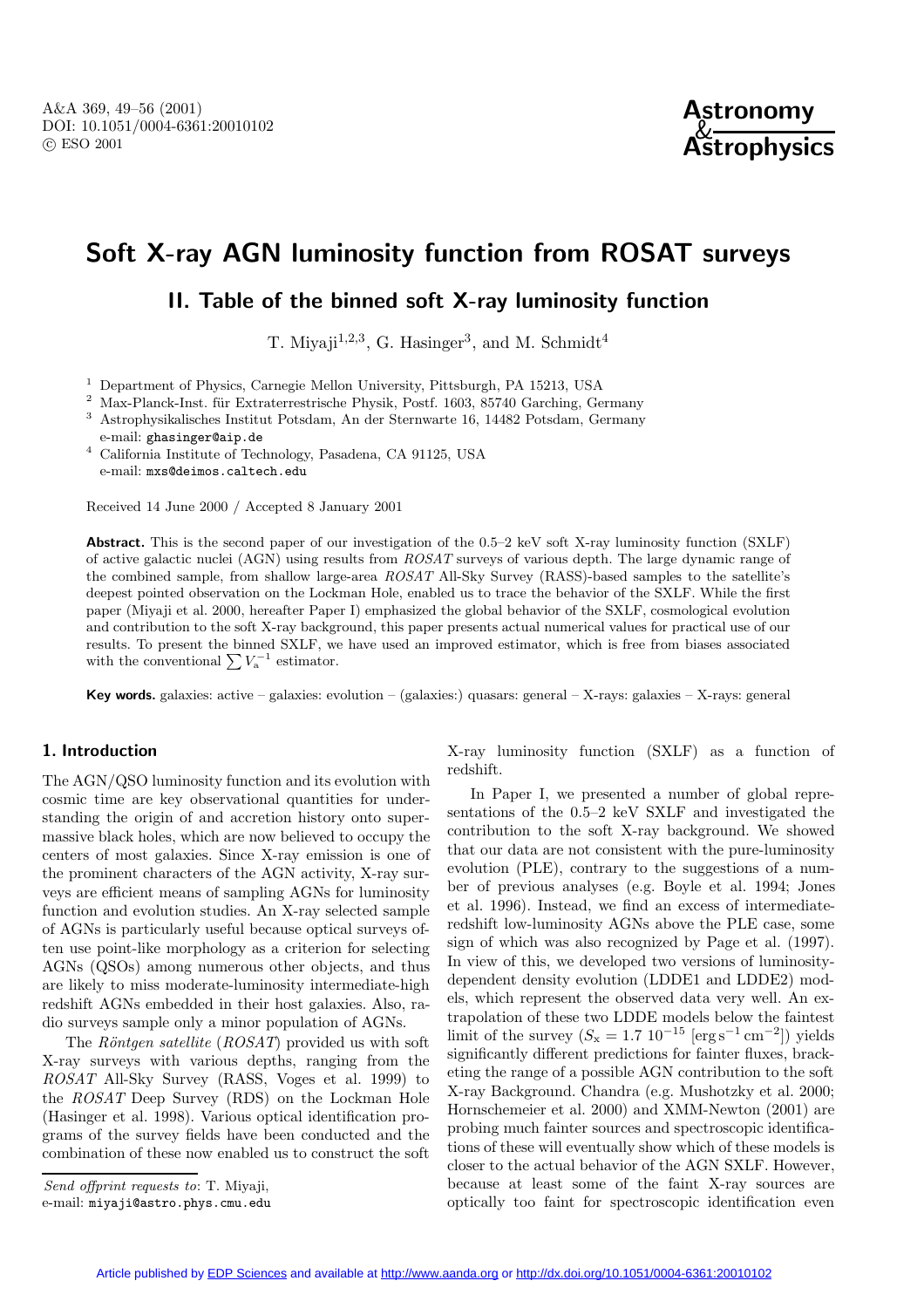| Survey <sup>a</sup> | $S_{\rm v14}^{\rm lim}$<br>$10^{-14}$ [erg s <sup>-1</sup> cm <sup>-2</sup> ] | Area<br>$\lceil \text{deg}^2 \rceil$ | No. of $b$<br>AGNs |
|---------------------|-------------------------------------------------------------------------------|--------------------------------------|--------------------|
| <b>RBS</b>          | $\approx$ 250                                                                 | $2.0 \; 10^4$                        | 216                |
| $SA-N$              | $\approx 13$                                                                  | 685.                                 | 130                |
| <b>RIXOS</b>        | 3.0                                                                           | 15.                                  | 205                |
| <b>NEP</b>          | 1.0                                                                           | 0.21                                 | 13                 |
| UKD                 | 0.5                                                                           | 0.16                                 | 29                 |
| RDS-Marano          | 0.5                                                                           | 0.20                                 | 30                 |
| RDS-LH              | $0.17 - 0.9$                                                                  | 0.30                                 | 68                 |

**Table 1.** ROSAT surveys used in the analysis

<sup>a</sup> Abbreviations – RBS: The  $ROSAT$  Bright Survey (Fischer et al. 1998; Schwope et al. 2000), SA-N: The Selected Area-North (Zickgraf et al. 1997; Appenzeller et al. 1998), RIXOS: The ROSAT International X-ray Optical Survey (Mason et al. 1999), NEP: The North Ecliptic Pole Survey (Bower et al. 1996); UKD: The UK Deep Survey (McHardy et al. 1998), RDS-Marano: The ROSAT Deep Survey – Marano field (Zamorani et al. 1999, RDS-LH: The ROSAT Deep Survey – Lockman Hole (Hasinger et al. 1998; Schmidt et al. 1998; Lehmann et al. 1999).  $^{\rm b}$  Excluding AGNs with  $z < 0.015$ .

with the largest telescopes, extending the XLF into such faint flux level may be difficult.

In this second paper, we present practical and convenient expressions of the observed SXLF from the ROSAT surveys. We present our results mainly for the investigators who are interested in particular redshift regimes and/or comparing their models with observations. For this purpose, we show convenient analytical expressions in several redshift intervals separately. These give more accurate representations of the data in the redshift ranges of interest than those presented in Paper I. We also tabulate the numerical values of the binned SXLF using an improved estimator.

We use a Hubble constant  $H_0 = 50 h_{50}$  $[\text{km}\,\text{s}^{-1}\,\text{Mpc}^{-3}]$ . The  $h_{50}$  dependences are explicitly shown. We calculate the results with common sets of cosmological parameters:  $(\Omega_{\rm m}, \Omega_{\Lambda}) = (1.0, 0.0), (0.3, 0.0).$ and  $(\Omega_{\rm m}, \Omega_{\Lambda}) = (0.3, 0.7)$ . The symbol "Log" represents the base-10 logarithm.

### **2. The summary of the sample**

We have used soft X-ray sources identified with AGNs with redshift information from a combination of ROSAT surveys in various depths/areas from a number of already published and unpublished sources. Detailed description of the definition of the sample, ROSAT countrate-to-flux conversion, and survey area are shown in Paper I. The summary of the samples, which is a duplicate of Table 1. of Paper I with updated references, is shown in Table 1. The details of the nature and completeness of each sample were discussed in Paper I. The limiting flux versus survey area relation were also shown in Paper I.

### **3. The SXLF estimation**

As in Paper I, we present the SXLF in the observed 0.5– 2 keV band, i.e., in the  $0.5(1+z)-2(1+z)$  keV range in the object's rest frame. This is equivalent to assuming an energy index of 1. Thus no K-correction was applied for our expressions presented here. The reasons for this choice are explained in detail in Paper I. This choice is particularly important for this paper, which is intended to be used as observational constraints for population-synthesis-type models (e.g. Madau et al. 1994; Comastri et al. 1995; Gilli et al. 1999, 2000; Miyaji et al. 2000) with various spectral assumptions. Because of that, it is more useful to provide quantities in a model-independent form rather than applying a particular version of model-dependent K-corrections. By presenting the data in this manner, one can avoid the difficulty of reverse K-correcting and re-applying new K-corrections when the new results from Chandra and XMM provide better knowledge of the X-ray spectra of the population.

#### 3.1. Analytical expressions

First, we find a smooth analytical function for each redshift bin using a Maximum-likelihood fitting. The absolute goodness of the resulting expression can then be tested by one- and two-dimensional Kolgomorov-Smirnov tests (hereafter, 1D-KS and 2D-KS tests respectively; Press et al. 1992; Fasano & Franceschini 1987). See Paper I for detailed description of these methods. These fittings and tests can be applied to unbinned data sets thus are free from artifacts and biases from binning.

For an analytical expression, we use the smoothed twopower-law formula, as we did in Paper I. Here, we fit the data in narrow redshift bins and thus evolution in each redshift bin is assumed to be a pure density evolution form:

$$
\frac{\mathrm{d}\ \Phi\left(L_{\mathbf{x}},z\right)}{\mathrm{d}\ \mathrm{Log}\ L_{\mathbf{x}}} = A \ \left[ \left(\frac{L_{\mathbf{x}}}{L_{\ast}}\right)^{\gamma_{1}} + \left(\frac{L_{\mathbf{x}}}{L_{\ast}}\right)^{\gamma_{2}} \right]^{-1} \cdot \left(\frac{1+z}{1+z_{\mathrm{c}}}\right)^{p}, (1)
$$

where  $z_c$  is the central redshift of the bin. For the highest redshift bin where the "break" is not apparent, we have used a single power-law form by neglecting the first term in the square bracket in Eq. (1).

The luminosity range of the fit is from Log  $L_x = 41.7$ to the maximum available luminosity in the sample. As shown below and in Paper I, the SXLF below the minimum luminosity has a significant excess above the smooth extrapolation. This excess smoothly connects with the SXLF of the non-AGN population (e.g. Hasinger et al. 1999) and the X-ray emission may be significantly contaminated by non-AGN activities.

The set of parameters which give the best fit for each redshift bin are shown in Table 2 along with the results of the 1D- and 2D- KS tests (see the notes of the table). The parameter errors correspond to a likelihood change of 2.7 (90% confidence errors). In any case, Eq. (1) gives a statistically satisfactory expression for all redshift bins.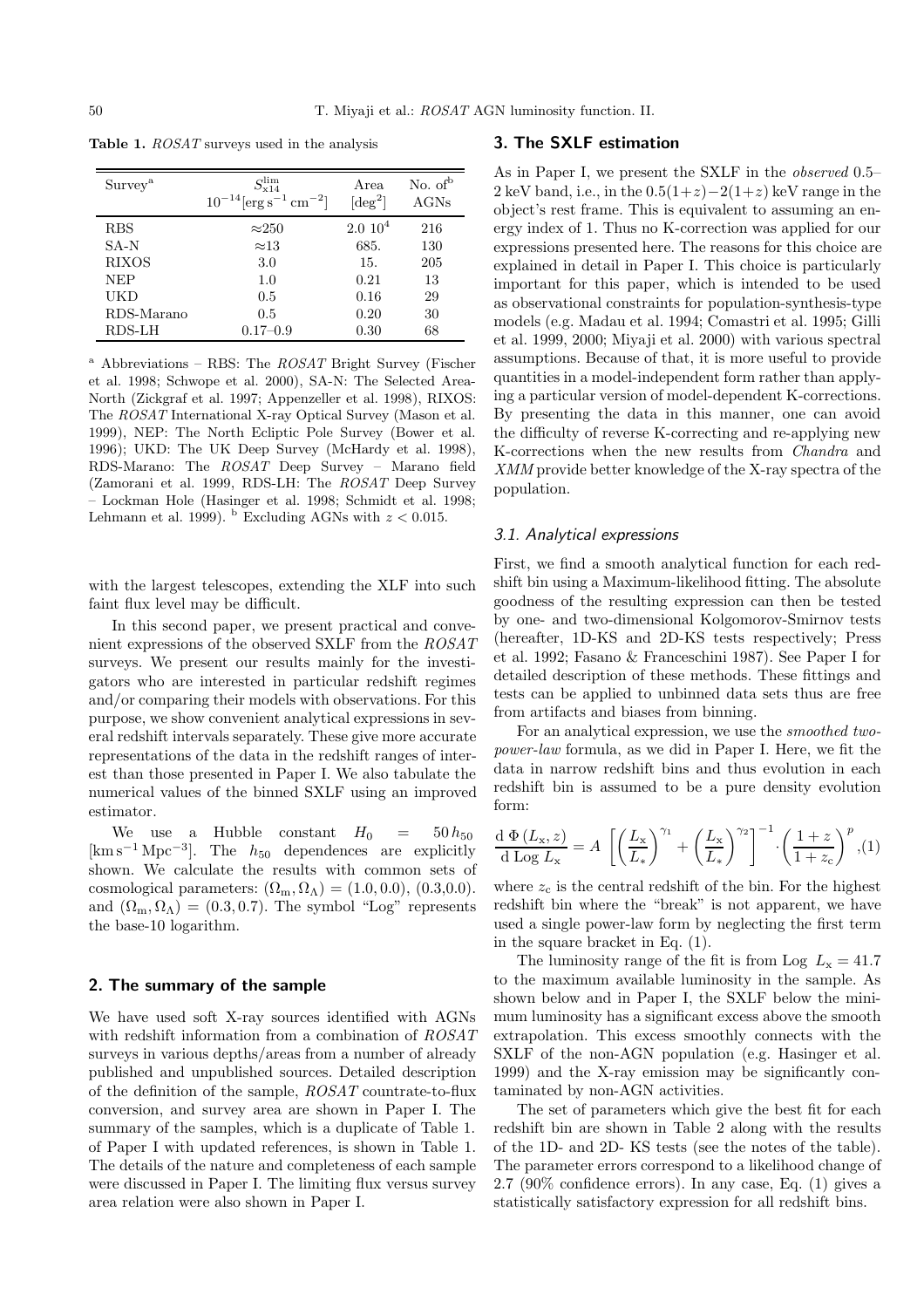**Table 2.** Best-fit parameters for each redshift bin

| $z$ -range                                                                             | $z_c$   | $\boldsymbol{N}$ | $A^{\rm a}$                 | $L^{\rm a}_*$                                    | $\gamma_1$                                       | $\gamma_2$                                 | $\boldsymbol{p}$                             | $KS$ -prob $b$   |  |
|----------------------------------------------------------------------------------------|---------|------------------|-----------------------------|--------------------------------------------------|--------------------------------------------------|--------------------------------------------|----------------------------------------------|------------------|--|
| $(1.0, 0.\overline{0)}$<br>$(\Omega_{\rm m},\Omega_\Lambda)$<br>$\!\!\!=\!\!\!$        |         |                  |                             |                                                  |                                                  |                                            |                                              |                  |  |
| $0.015 - 0.2$                                                                          | 0.1     | 269              | $(2.12 \pm 0.23) 10^{-6}$   | $0.60^{+0.68}_{-0.32}$<br>$0.89^{+1.20}_{-0.49}$ | $0.59^{+0.23}_{-0.29}$<br>$0.67^{+0.30}_{-0.38}$ | $2.1^{+0.4}_{-0.3}$<br>$2.5^{+0.4}_{-0.3}$ | $4.22_{-2.61}^{+2.53}$                       | 0.99, 0.68, 0.61 |  |
| $0.2 - 0.4$                                                                            | 0.3     | 113              | $(3.72 \pm 0.63) 10^{-6}$   |                                                  |                                                  |                                            | $5.25_{-3.51}^{+5.48}$                       | 0.93, 0.56, 0.72 |  |
| $0.4 - 0.8$                                                                            | 0.6     | 99               | $(1.55 \pm 0.28) 10^{-5}$   | $0.54_{-0.29}^{+0.85}$                           | $0.33_{-0.87}^{+0.52}$<br>0.40 <sup>+0.41</sup>  | $2.2_{-0.2}^{+0.3}$<br>$2.4_{-0.2}^{+0.3}$ | $5.95_{-2.29}^{+2.29}$                       | 0.85, 0.85, 0.57 |  |
| $0.8 - 1.6$                                                                            | 1.2     | 135              | $(1.75 \pm 0.27) 10^{-5}$   | $1.48^{+1.14}_{-0.56}$                           |                                                  |                                            | $4.07^{+1.33}_{-1.34}$                       | 0.99, 0.96, 0.83 |  |
| $1.6 - 2.3$                                                                            | 2.2     | 44               | $(3.75 \pm 1.02) 10^{-5}$   | $1.2(*)$                                         | $0.0(*)$                                         | $2.1^{+0.2}_{-0.1}$                        | $0(*)$                                       | 0.27, 0.36, 0.19 |  |
| $2.3 - 4.6$                                                                            | $3.0\,$ | 25               | $(3.93 \pm 1.41) 10^{-5}$   | $1.0(*)$                                         | .                                                | $1.9^{+0.2}_{-0.2}$                        | $0(*)$                                       | 0.72, 0.99, 0.64 |  |
| $(\Omega_{\rm m},\Omega_\Lambda)$<br>(0.3, 0.0)<br>$\hspace*{0.4em} = \hspace*{0.4em}$ |         |                  |                             |                                                  |                                                  |                                            |                                              |                  |  |
| $0.015 - 0.2$                                                                          | 0.1     | 269              | $(2.07 \pm 0.23) 10^{-6}$   | $0.59^{+0.71}_{-0.32}$                           | $0.59^{+0.23}_{-0.30}$                           | $2.1^{+0.4}_{-0.3}$                        | $4.13_{-2.63}^{+2.56}$                       | 0.99, 0.60, 0.54 |  |
| $0.2 - 0.4$                                                                            | 0.3     | 113              | $(3.33 \pm 0.56) 10^{-6}$   | $0.93_{-0.49}^{+1.30}$                           | $0.67^{+0.31}_{-0.39}$                           | $2.4^{+0.4}_{-0.3}$                        | $5.31^{+3.49}_{-3.51}$                       | 0.99, 0.53, 0.79 |  |
| $0.4 - 0.8$                                                                            | 0.6     | 99               | $(1.03 \pm 0.19) 10^{-5}$   | $0.69^{+1.07}_{-0.36}$                           | $0.37^{+0.50}_{-0.80}$                           | $2.3^{+0.3}_{-0.2}$                        | $5.90_{-2.28}^{+2.28}$                       | 0.97, 0.81, 0.57 |  |
| $0.8 - 1.6$                                                                            | $1.2\,$ | 135              | $(9.28 \pm 1.44) 10^{-6}$   | $2.14_{-0.83}^{+1.67}$                           | $0.42^{+0.40}_{-0.52}$                           | $2.4^{+0.2}_{-0.2}$                        | $4.13_{-1.34}^{+1.34}$                       | 0.98, 0.97, 0.72 |  |
| $1.6 - 2.3$                                                                            | 2.2     | 44               | $(1.90 \pm 0.51) 10^{-5}$   | $1.8(*)$                                         | $0.0(*)$                                         | $2.1^{+0.2}_{-0.1}$                        | $0(*)$                                       | 0.19, 0.41, 0.15 |  |
| $2.3 - 4.6$                                                                            | 3.0     | 25               | $(5.00 \pm 1.80) 10^{-5}$   | $1.0(*)$                                         | $\cdots$                                         | $1.9^{+0.2}_{-0.2}$                        | $0(*)$                                       | 0.64, 0.96, 0.75 |  |
| $(\Omega_{\rm m},\Omega_\Lambda)$<br>(0.3, 0.7)<br>$\displaystyle \qquad \qquad =$     |         |                  |                             |                                                  |                                                  |                                            |                                              |                  |  |
| $0.015 - 0.2$                                                                          | 0.1     | 269              | $(1.58 \pm 0.17) 10^{-6}$   | $0.71^{+0.86}_{-0.39}$                           | $0.62^{+0.22}_{-0.29}$                           | $2.1^{+0.4}_{-0.3}$                        | $3.79^{+2.56}_{-2.64}$                       | 0.99, 0.54, 0.61 |  |
| $0.2 - 0.4$                                                                            | 0.3     | 113              | $(2.40 \pm 0.41) 10^{-6}$   | $1.09_{-0.58}^{+1.53}$                           | $0.67^{+0.30}_{-0.39}$                           | $2.4^{+0.4}_{-0.3}$                        | $4.95_{-3.51}^{+3.49}$                       | 0.97, 0.56, 0.82 |  |
| $0.4 - 0.8$                                                                            | 0.6     | 99               | $(6.71 \pm 1.22) 10^{-6}$   | $0.85_{-0.46}^{+1.41}$                           | $0.36_{-0.87}^{+0.51}$                           | $2.2^{+0.3}_{-0.2}$                        | $5.69^{+2.28}_{-2.27}$                       | 0.96, 0.81, 0.60 |  |
| $0.8 - 1.6$                                                                            | $1.2\,$ | 135              | $(5.68 \pm 0.88) 10^{-6}$   | $2.69^{+2.07}_{-1.04}$                           | $0.43^{+0.39}_{-0.51}$                           | $2.4^{+0.2}_{-0.2}$                        | $4.10^{+\overline{1}.\overline{3}3}_{-1.34}$ | 0.98, 0.97, 0.74 |  |
| $1.6 - 2.3$                                                                            | 2.2     | 44               | $(1.34 \pm 0.36) 10^{-5}$   | $2.0(*)$                                         | $0.0(*)$                                         | $2.1^{+0.1}_{-0.1}$                        | $0(*)$                                       | 0.14, 0.40, 0.16 |  |
| $2.3 - 4.6$                                                                            | 3.0     | 25               | $(4.25 \pm 1.53)$ $10^{-5}$ | $1.0(*)$                                         | $\cdots$                                         | $1.9^{+0.2}_{-0.2}$                        | $0(*)$                                       | 0.78, 0.98, 0.76 |  |

Parameter values which have been fixed during the fit are labeled by "(\*)". <sup>a</sup>Units – A:  $[h_{50}^3 \text{ Mpc}^{-3}]$ ,  $L_*$ :  $[10^{44} h_{50}^{-2} \text{ erg s}^{-1}]$ . <sup>b</sup> The three values are probabilities in two 1D-KS test for the distribution,  $L_x$ , 1D-KS test for the z distribution and the 2D-KS test for the  $(L_x, z)$  space respectively.

# 3.2. The  $\sum V_n^{-1}$  method

The  $\sum V_{\rm a}^{-1}$  estimator, which is a generalized version of the original  $\sum V_{\text{max}}^{-1}$  estimator (Schmidt 1968) applied to a sample composed of subsamples of different depths (see Paper I; Avni & Bahcall 1980), has been widely used for binned luminosity functions (LF; we use the acronym LF when the discussion is not limited to the luminosity function in the X-ray band) in the literature. However, as discussed in Paper I (see also Wisotzki 1998; Page & Carrera 1999), using it for a binned LF estimator can cause significant biases, especially if the bin covers the flux range where the available solid angle of the survey changes rapidly as a function of flux. Also, the choice of the location in a  $\text{Log } L_{\mathbf{x}}$  bin with a non-negligible width at which the data point is plotted significantly changes the impression of the plot. In Fig. 3 of Paper I, however, we plotted the  $\sum V_{\alpha}^{-1}$  estimates, because of the lack of a reasonable alternative at the time of writing that paper, with caveats on biases associated with the method. We note that the estimator can be used in an unbinned manner by considering a set of delta-functions weighted by  $V_a^{-1}$  (or  $V_{\text{max}}^{-1}$ ) at the positions of sample objects in the luminosity space (Schmidt & Green 1983), and this method is free from biases mentioned above. While this unbinned method is a powerful tool to predict, e.g., the source counts, it does not provide practical means of plotting. In this paper, we have developed an improved estimator, which is explained in the next subsection.

### 3.3. An improved estimator of the binned SXLF

As an alternative to the  $\sum V_{\rm a}^{-1}$  method, we have developed the following estimator for the binned LF, which is free from most biases unavoidable in the  $\sum V_a^{-1}$  method. In Sect. 3.1, we have found a smooth analytical function which describes the behavior of the SXLF in a given redshift range. Having the best-fit smooth function, the estimated numerical value for the SXLF in a given bin in the  $(L_{\rm x}, z)$ -space is:

$$
\frac{\mathrm{d}\Phi^{\mathrm{n}}}{\mathrm{d}\log L_{\mathrm{x}}}(L_{\mathrm{x}i},z_{i}) = \frac{\mathrm{d}\Phi^{\mathrm{mdl}}}{\mathrm{d}\log L_{\mathrm{x}}}(L_{\mathrm{x}i},z_{i}) \cdot \frac{N_{i}^{\mathrm{obs}}}{N_{i}^{\mathrm{mdl}}},\tag{2}
$$

where  $L_{xi}$  and  $z_i$  are the luminosity and redshift representative of the *i*th bin,  $\frac{d\Phi^{mdl}}{d\log L_x}$  is the best-fit analytical expression evaluated at this point,  $N_i^{\text{obs}}$  is the actual number of AGNs observed in the *i*<sup>th</sup> bin, and  $N_i^{\text{mdl}}$  is the predicted number of AGNs in the bin from the best-fit analytical expression. Hereafter, we refer to Eq. (2) as the " $N^{\text{obs}}/N^{\text{mdl}}$  estimator". Note that the estimator proposed by Page & Carrera (1999) (hereafter PC) is a special case of Eq. (2) where  $\frac{d\Phi^{mdl}}{d L_x} \propto$  const (or  $\frac{d\Phi^{mdl}}{d \log L_x} \propto L_x$ ).

Another advantage of this estimator over  $\sim V_a^{-1}$  is that exact errors at a given significance can be evaluated using Poisson statistics. One disadvantage of this estimator is that it is model-dependent, at least in principle. Since our analytical expressions are satisfactory representations in any case and the estimator is not sensitive to the details of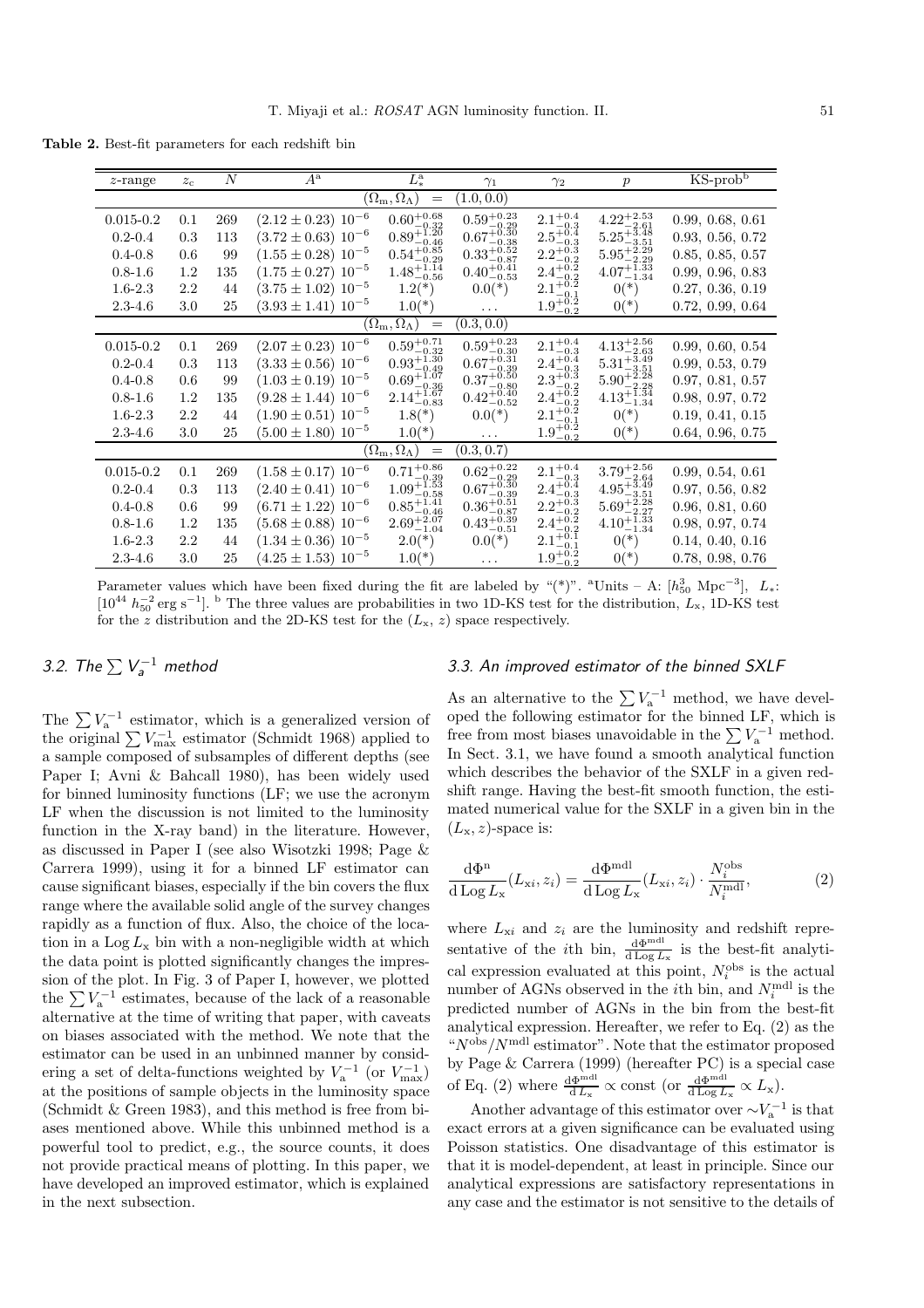

**Fig. 1.** The binned XLFs from a simulated sample using three different estimators (symbols with error bars as labeled) are compared with the underlying "true" XLF represented by dashed lines. The vertical positions of the three different estimators have been shifted vertically for display

the underlying model, the uncertainties due to the model dependence are practically negligible.

In order to compare the goodness of the estimators, we performed simulations. Using the actual best-fit model for the  $0.2 < z < 0.4$  bin for  $(\Omega_{\rm m}, \Omega_{\Lambda}) = (1.0, 0.0)$ , we generated a set of simulated AGNs. The number of simulated AGNs are 10 times those of the actual sample in order to reduce the Poisson errors. Using the simulated AGNs and the actual flux-area relation of our combined sample, we estimated binned SXLFs using three different estimators:  $\sum V_{\rm a}^{-1}$ ,  $N^{\rm obs}/N^{\rm md}$  (Eq. (2)) and that of PC. The results are compared with the underlying SXLF, which was used to generate the simulated AGNs, in Fig. 1. For the models to evaluate  $N<sup>mdl</sup>$ , we used the re-fitted model using the simulated sample rather than the original model. The  $1\sigma$ errors for the  $N^{\text{obs}}/N^{\text{mdl}}$  (Eq. (2)) and the PC estimators are Poisson errors calculated using Eqs. (7) and (12) of Gehrels (1986). On the other hand, the errors for the  $\sum V_{\rm a}^{-1}$  estimator are from Eq. (3) of Paper I and are inaccurate for bins with a small number of AGNs.

As shown in Fig. 1, the  $N^{\text{obs}}/N^{\text{mdl}}$  estimator best represents the original model and no estimated point deviates from the underlying model by more than  $2\sigma$ . The  $\sum V_{\rm a}^{-1}$ estimator underestimates the XLF in the lowest luminosity bin as found in PC. We note that the PC estimator also systematically underestimates the LF in this particular case of the underlying model and the flux-area relation. This is expected because their estimator implicitly builds in the assumption  $\frac{d\Phi^{mdl}}{dL_x} \propto$  const as the underlying LF

shape. This is much more weighted towards higher luminosities than any part of the realistic AGN XLF. Since the amount of this bias depends on the underlying model and the flux-area relation, as well as the points in the bin where the data are plotted, it is not surprising that the bias is not apparent in Fig. 2 of PC. They have also compensated for this bias upon comparing the estimated LF with a model. Instead of correcting the estimated binned LF using a good model (which our  $N^{\text{obs}}/N^{\text{mdl}}$  estimator does), they calculated the "model-expectated value of the estimator" to compare with the estimated value from the data. Detailed investigation and comparison of these different estimators in various cases are beyond the scope of this paper. Judging from this simulation, the above discussion on biases, and that the exact Poisson errors can be used for errors, we choose to use the  $N^{\text{obs}}/N^{\text{mdl}}$  estimator for our plots and tabulation.

### 3.4. The binned SXLF results

Using the  $N^{\text{obs}}/N^{\text{mdl}}$  estimator, we revised the full SXLF plot (Fig. 3 of Paper I), as shown in Fig. 2. Instead of connecting the data points, we overplotted the analytical model for each redshift bin.

The resulting binned SXLF are listed in Tables 3, 4, and 5 for different sets of cosmological parameters respectively. The columns of these tables are  $-$  (1) the redshift range of the bin; (2) the luminosity range of the bin; (3) the number of AGNs in the sample for the bin and the number of non-"type 1" AGNs as defined in Appendix A of Paper I; (4) the number of AGNs expected from the analytical model derived in Sect. 3.1. (5) the binned SXLF estimated using Eq. (2) using the model XLF evaluated at the central point of the bin, i.e.  $z = z_c$  (see Table 2) and  $Log L_x = (Log L_{xmin} + Log L_{xmax})/2$ , where the subscripts min and max signify the borders of the bin in Cols. (1) and (2). The upper and lower errors correspond to Poisson errors estimated by Eqs. (7) and (12) of Gehrels (1986) respectively using  $S = 1$  (corresponding to the confidence of the Gaussian  $1\sigma$ . When there is no object in the bin, the Poissonian 90% confidence upper-limit is given (corresponding to 2.3 objects). We recommend use of the values and errors under this column when, e.g. overplotting observed SXLF values with model predictions<sup>1</sup>.

Figure 2 shows that the lowest-redshift, lowestluminosity bin has a significant excess over the two powerlaw analytical expression (AGNs belonging to this bin have not been used for the two power-law fit), thus the actual underlying SXLF has a much steeper slope than that used for  $N^{\text{mdl}}$ . In order to evaluate the bias caused by this, we have made an  $N^{\text{obs}}/N^{\text{mdl}}$  estimate of this particular bin using the *local* slope of  $\gamma = 1.7$  instead of  $\gamma \sim 0.6$ from the two power-law model. This gave a value about

 $1$  The ASCII versions of these tables with additional columns and separate tables for the "type I" sample are provided as a part of the source distribution in the preprint archive (http://xxx.lanl.gov/, astro-ph/0101279).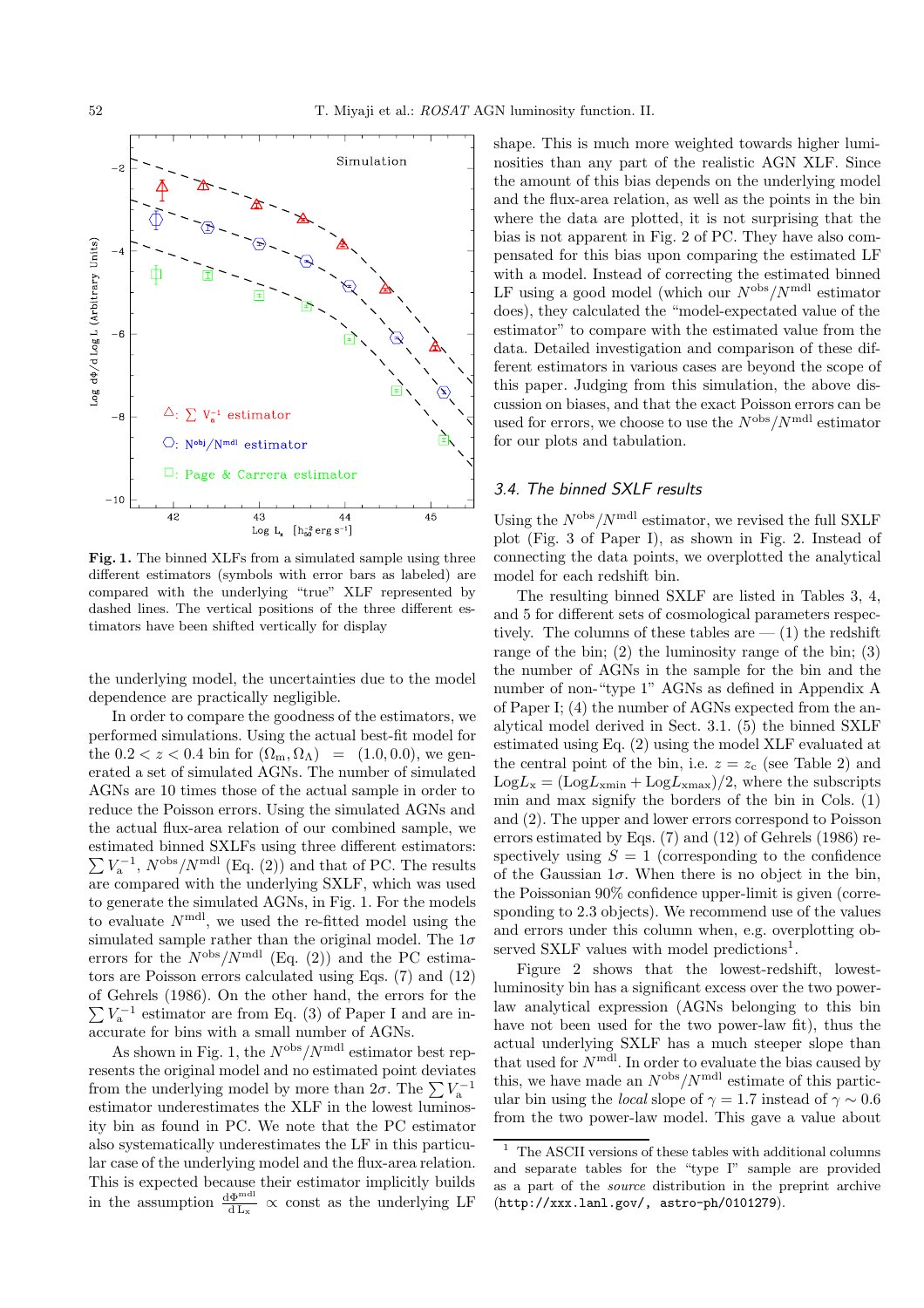

**Fig. 2.** The binned SXLFs estimated by Eq. (2) are plotted with Poisson errors corresponding to the significance range of Gaussian  $1\sigma$  from Eqs. (7) and (12) by Gehrels (1986). The data points and error estimates are more accurate than Fig. 3 of Paper I. Different symbols correspond to different redshift bins as indicated in the lower-left part of panel **a)**. The symbol attached to a downward arrow indicates the 90% upper limit (corresponding to 2.3 objects) for the bin with no AGN in the sample. The best-fit analytical model for each redshift bin in the luminosity range used for the fit is overplotted in dashed lines

10% lower, thus, the difference is much smaller than the statistical errors for this bin.

### **4. Discussion**

We have shown the tables of observed SXLF values for a number of standard set of cosmological parameters. These values are intended for direct comparison with models and plotting with realistic error bars. However, we list a number of caveats and sources of uncertainties, and related issues.

- **–** Countrate-to-flux conversion: For the PSPC-based observations, where we can limit pulse-height channels, the uncertainty in the countrate-flux (in  $0.5-2$  [keV]) conversion is small  $(\pm 3\%$  for photon spectral index of  $\Gamma = 2.0 \pm 0.7$ . At the faintest end  $(S_{x14} < 0.5)$ , where only the HRI data are available, the conversion rate varies by  $\pm 40\%$  for the same spectral index range.
- **–** Optical classification of AGNs: Since different catalogs used in this analysis have different criteria for type I and type II AGNs, we did not show separate expressions for these two populations. See Appendix A. of Paper I for the approximate difference in behavior of the tentative "type I" sample.
- **–** Incompleteness: Most of the surveys used in the analysis are highly complete or we have selected an appropriate complete subset. In case there is incompleteness, we have corrected for it by assuming that the redshift distribution/content of the remaining sources are the same as the identified ones in the same flux range. This assumption is not likely to be the case, considering that they have not been identified not because of a random cause but because of optical faintness and difficulty in obtaining decent optical spectra. The only place that this could affect significantly is the faintest end of RDS-LH  $(0.17 \leq S_{x14} \leq 0.38)$ , where the identification completeness is ~80%. (At  $S_{x14} \geq 0.38$ , the identification completeness is <sup>&</sup>gt;∼95% in any flux range). This could affect the behavior of, e.g. the apparent break at the low luminosity end in  $1.6 \leq z \leq 2.3$ .
- **–** X-ray spectra/absorption: A serious model composer should be aware that the luminosity given here is for 0.5–2 [keV] in the observer frame. Thus, one should compare the model, with their own spectral assumptions (spectral index, absorption, fraction of absorbed AGNs which may depend on luminosity/redshift), should compute the apparent luminosity in the  $0.5(1+)$  $z$ ) − 2(1 + z) [keV] range and compare it with the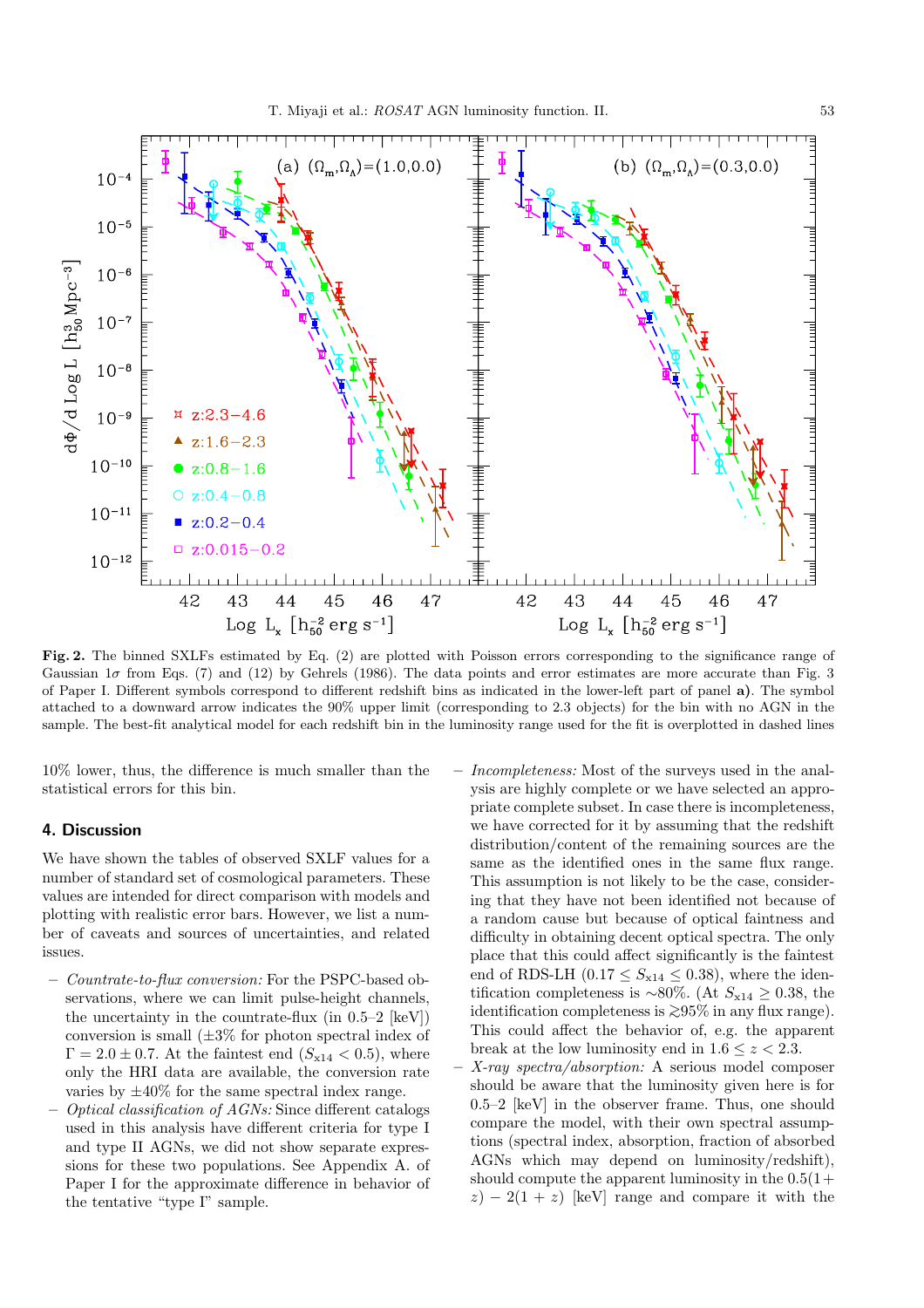**Table 3.** The full binned SXLF values – 1

**Table 4.** The full binned SXLF values – 2

| $(\Omega_{\rm m},\Omega_{\Lambda})$<br>(1.0, 0.0)<br>$\, = \,$ |                                       |                    |                |                                                                                                       | $(\Omega_{\rm m},\overline{\Omega_\Lambda})$ | $=$                                           | (0.3, 0.0)       |                |                                                                          |
|----------------------------------------------------------------|---------------------------------------|--------------------|----------------|-------------------------------------------------------------------------------------------------------|----------------------------------------------|-----------------------------------------------|------------------|----------------|--------------------------------------------------------------------------|
|                                                                |                                       |                    | $N^{\rm{mdl}}$ | $\mathrm{d}\Phi^n$ $\quad$ b                                                                          |                                              |                                               | $N^{\rm obs}$    | $N^{\rm{mdl}}$ | $d\Phi^n$ b                                                              |
| $\boldsymbol{z}$                                               | $\operatorname{Log} L_{\mathbf{x}}$ a | $N^{\mathrm{obs}}$ |                | $d$ Log $L_{\rm X}$                                                                                   | $\boldsymbol{z}$                             | $\operatorname{Log} L_{\mathbf{x}}{}^{\rm a}$ |                  |                | d Log $L_{\rm x}$                                                        |
| (1)                                                            | (2)                                   | (3)                | (4)            | (5)                                                                                                   | (1)                                          | (2)                                           | (3)              | (4)            | (5)                                                                      |
| $.015 - 0.2$                                                   | 41.30-41.70                           | 5(3)               | 1.0            | $(2.3^{+1.5}_{-1.0})$ $10^{-4}$                                                                       | $.015 - 0.2$                                 | 41.30-41.70                                   | 5(3)             | 1.0            | $(2.3^{+1.4}_{-1.0})$<br>$10^{-4}$                                       |
| $.015 - 0.2$                                                   | 41.70-42.40                           | 8(2)               | 6.3            | $(2.8^{+1.3}_{-1.0})$ 10 <sup>-5</sup>                                                                | $.015 - 0.2$                                 | 41.70-42.40                                   | 7(2)             | 6.1            | $(2.5^{+1.2}_{-0.9})$ 10 <sup>-5</sup>                                   |
| $.015 - 0.2$                                                   | 42.40-43.00                           | 23(3)              | 26.8           | $(7.7^{+1.9}_{-1.6})$<br>$10^{-6}$                                                                    | $.015 - 0.2$                                 | 42.40-43.00                                   | 24(3)            | 26.0           | $(8.1^{+1.9}_{-1.6})$ 10 <sup>-6</sup>                                   |
| $.015 - 0.2$                                                   | 43.00-43.50                           | 61(7)              | 58.4           | $(3.9^{+0.6}_{-0.5})$<br>$10^{-6}$                                                                    | $.015 - 0.2$                                 | 43.00-43.50                                   | 58(6)            | 56.4           | $(3.7^{+0.5}_{-0.5})$<br>$10^{-6}$                                       |
| $.015 - 0.2$                                                   | 43.50-43.80                           | 56(3)              | 52.6           | $(3.9-0.5)$<br>$(1.6^{+0.2}_{-0.2})$<br>$10^{-6}$                                                     | $.015 - 0.2$                                 | 43.50-43.80                                   | 55(4)            | 50.5           | $(1.6_{-0.2}^{+0.2})$<br>$10^{-6}$                                       |
| $.015 - 0.2$                                                   | 43.80-44.20                           | 55(4)              | $65.5\,$       |                                                                                                       | $.015 - 0.2$                                 | 43.80-44.20                                   | 58(4)            | 64.4           | $(4.3^{+0.6}_{-0.6})$ $10^{-7}$<br>$(1.1^{+0.2}_{-0.2})$ $10^{-7}$       |
| $.015 - 0.2$                                                   | 44.20-44.50                           | 35(1)              | 31.6           |                                                                                                       | $.015 - 0.2$                                 | 44.20-44.60                                   | 47(1)            | 39.8           |                                                                          |
| $.015 - 0.2$                                                   | 44.50-45.00                           | 30                 | 25.0           | $(4.1^{+0.6}_{-0.6})$ $10^{-7}$<br>$(1.3^{+0.2}_{-0.2})$ $10^{-7}$<br>$(2.1^{+0.4}_{-0.4})$ $10^{-8}$ | $.015 - 0.2$                                 | 44.60-45.20                                   | 19               | 20.6           | $(8.2^{+2.3}_{-1.9})$<br>$10^{-9}$                                       |
| $.015 - 0.2$                                                   | 45.00-45.70                           | $\mathbf{1}$       | 3.0            | $(3.3^{+6.8}_{-2.7})$ $10^{-10}$                                                                      | $.015 - 0.2$                                 | 45.20-45.80                                   | 1                | 1.3            | $(3.9^{+8.0}_{-3.2})$<br>$10^{-10}$                                      |
|                                                                |                                       |                    |                |                                                                                                       |                                              |                                               |                  |                |                                                                          |
| $0.2 - 0.4$                                                    | 41.70-42.10                           | 1                  | 0.8            | $(1.1^{+2.3}_{-0.9}) 10^{-4}$                                                                         | $0.2 - 0.4$                                  | 41.70-42.10                                   | 1                | 0.6            | $(1.3^{+2.6}_{-1.0})$ $10^{-4}$                                          |
| $0.2 - 0.4$                                                    | 42.10-42.70                           | 3(2)               | 4.3            |                                                                                                       | $0.2 - 0.4$                                  | 42.10-42.70                                   | 2(1)             | $4.2\,$        | $(1.8^{+2.1}_{-1.1})$ $10^{-5}$                                          |
| $0.2 - 0.4$                                                    | 42.70-43.30                           | 18(5)              | $15.1\,$       |                                                                                                       | $0.2 - 0.4$                                  | 42.70-43.40                                   | 21(6)            | 19.4           |                                                                          |
| $0.2 - 0.4$                                                    | 43.30-43.80                           | 27(3)              | 26.3           | $(2.8^{+2.5}_{-1.5})$ $10^{-5}$<br>$(1.9^{+0.5}_{-0.4})$ $10^{-5}$<br>$(5.9^{+1.3}_{-1.1})$ $10^{-6}$ | $0.2 - 0.4$                                  | 43.40-43.80                                   | 23(3)            | 22.0           | $(1.4\frac{+6.4}{-0.3})$ $10^{-5}$<br>$(5.0\frac{+1.2}{-1.9})$ $10^{-6}$ |
| $0.2 - 0.4$                                                    | 43.80-44.30                           | 25(3)              | 29.0           | $(1.1^{+0.3}_{-0.2})$ 10 <sup>-6</sup>                                                                | $0.2 - 0.4$                                  | 43.80-44.30                                   | 26(3)            | 28.7           | $(1.1\frac{+6.3}{-0.2})$ $10^{-6}$<br>$(1.3\frac{+0.3}{-0.3})$ $10^{-7}$ |
| $0.2 - 0.4$                                                    | 44.30-44.90                           | 26(1)              | 23.5           | $(9.6^{+2.2}_{-1.9})$ 10 <sup>-8</sup>                                                                | $0.2 - 0.4$                                  | 44.30-44.80                                   | 23(1)            | 21.3           |                                                                          |
| $0.2 - 0.4$                                                    | 44.90-45.40                           | 13                 | 11.3           | $(4.7^{+1.6}_{-1.3})$ $10^{-9}$                                                                       | $0.2 - 0.4$                                  | 44.80-45.40                                   | 17               | 14.6           | $(6.8^{+2.0}_{-1.6})$<br>$10^{-9}$                                       |
|                                                                |                                       |                    |                |                                                                                                       |                                              |                                               |                  |                |                                                                          |
| $0.4 - 0.8$                                                    | 42.30-42.70                           | $\boldsymbol{0}$   | 1.1            | $< 7.9\ 10^{-5}$                                                                                      | $0.4 - 0.8$                                  | 42.20-42.80                                   | $\overline{0}$   | 1.4            | $< 5.3\ 10^{-5}$                                                         |
| $0.4 - 0.8$                                                    | 42.70-43.30                           | 13(7)              | 10.8           | $(3.1^{+1.1}_{-0.9})$ $10^{-5}$                                                                       | $0.4 - 0.8$                                  | 42.80-43.25                                   | 8(5)             | $7.1\,$        | $(2.3^{+1.0}_{-0.8})$ $10^{-5}$                                          |
| $0.4 - 0.8$                                                    | 43.30-43.60                           | 14(4)              | 11.7           | $(1.8^{+0.6}_{-0.5})$ $10^{-5}$                                                                       | $0.4 - 0.8$                                  | 43.25-43.60                                   | 13(6)            | 10.7           | $(1.5^{+0.5}_{-0.4})$ 10 <sup>-5</sup>                                   |
| $0.4 - 0.8$                                                    | 43.60-44.20                           | 38                 | 43.2           | $(3.9^{+0.7}_{-0.6})$ 10 <sup>-6</sup>                                                                | $0.4 - 0.8$                                  | 43.60-44.10                                   | 34               | 33.4           | $(5.1^{+1.0}_{-0.9})$ $10^{-6}$                                          |
| $0.4 - 0.8$                                                    | 44.20-44.80                           | 19(1)              | 16.8           | $(3.3^{+0.9}_{-0.7})$ $10^{-7}$                                                                       | $0.4 - 0.8$                                  | 44.10-44.80                                   | 25               | 28.4           |                                                                          |
| $0.4 - 0.8$                                                    | 44.80-45.40                           | 10                 | 8.9            | $(1.5^{+0.6}_{-0.5})$<br>$10^{-8}$                                                                    | $0.4 - 0.8$                                  | 44.80-45.40                                   | 13(1)            | 10.0           | $(3.6^{+0.8}_{-0.7})$ $10^{-7}$<br>$(1.9^{+0.7}_{-0.5})$ $10^{-8}$       |
| $0.4 - 0.8$                                                    | 45.40-46.50                           | 5                  | 6.5            | $(1.3^{+0.8}_{-0.6})$ $10^{-10}$                                                                      | $0.4 - 0.8$                                  | 45.40-46.60                                   | 6                | 7.4            | $(1.1^{+0.6}_{-0.5})$ 10 <sup>-10</sup>                                  |
|                                                                |                                       |                    |                |                                                                                                       |                                              |                                               |                  |                |                                                                          |
| $0.8 - 1.6$                                                    | 42.70-43.30                           | $\bf 5$            | 2.9            | $(8.9^{+5.6}_{-3.8})$ $10^{-5}$                                                                       | $0.8 - 1.6$                                  | 43.10-43.60                                   | 6                | 6.3            | $(2.2^{+1.3}_{-0.9})$ 10 <sup>-5</sup>                                   |
| $0.8 - 1.6$                                                    | 43.30-43.90                           | 23(2)              | 26.9           | $(2.4^{+0.6}_{-0.5})$ 10 <sup>-5</sup>                                                                | $0.8 - 1.6$                                  | 43.60-44.10                                   | 28(2)            | 26.1           | $(1.4^{+0.3}_{-0.3})$ $10^{-5}$                                          |
| $0.8 - 1.6$                                                    | 43.90-44.50                           | 55                 | 53.0           | $(8.2^{+1.2}_{-1.1})$ 10 <sup>-6</sup>                                                                | $0.8 - 1.6$                                  | 44.10-44.60                                   | 46               | 45.0           | $(4.5^{+0.7}_{-0.7})$ $10^{-6}$                                          |
| $0.8 - 1.6$                                                    | 44.50-45.10                           | 39                 | 36.0           | $(5.6^{+1.0}_{-0.9})$ $10^{-7}$                                                                       | $0.8 - 1.6$                                  | 44.60-45.30                                   | 42               | 40.6           | $(3.0^{+0.5}_{-0.5})$ $10^{-7}$                                          |
| $0.8 - 1.6$                                                    | 45.10-45.70                           | $\overline{5}$     | 9.0            | $(1.1^{+0.7}_{-0.5})$ $10^{-8}$                                                                       | $0.8 - 1.6$                                  | 45.30-45.90                                   | 5                | 9.0            | $(4.8^{+3.0}_{-2.1})$ $10^{-9}$                                          |
| $0.8 - 1.6$                                                    | 45.70-46.20                           | $\overline{4}$     | 3.1            | $(1.2^{+0.9}_{-0.6})$ $10^{-9}$                                                                       | $0.8 - 1.6$                                  | 45.90-46.50                                   | 4                | 3.9            |                                                                          |
| $0.8 - 1.6$                                                    | 46.20-46.90                           | $\overline{4}$     | 2.3            | $(6.1^{+4.5}_{-2.9}) 10^{-11}$                                                                        | $0.8 - 1.6$                                  | 46.50-47.00                                   | 4                | 1.6            | $(3.4^{+2.5}_{-1.6})$ $10^{-10}$<br>$(4.0^{+2.9}_{-1.9})$ $10^{-11}$     |
|                                                                |                                       |                    |                |                                                                                                       |                                              |                                               |                  |                |                                                                          |
| $1.6 - 2.3$                                                    | 43.60-44.20                           | 9                  | 13.1           | $(1.8^{+0.8}_{-0.6})$ $10^{-5}$                                                                       | $1.6 - 2.3$                                  | 43.80-44.50                                   | 13               | 16.7           | $(9.3^{+3.2}_{-2.5})$ $10^{-6}$                                          |
| $1.6 - 2.3$                                                    | 44.20-44.80                           | 18                 | 12.9           | $(5.8^{+1.8}_{-1.4})$ 10 <sup>-6</sup>                                                                | $1.6 - 2.3$                                  | 44.50-45.10                                   | 14               | 12.5           | $(1.4^{+0.5}_{-0.4})$ 10 <sup>-6</sup>                                   |
| $1.6 - 2.3$                                                    | $44.80 - 45.50$                       | $14\,$             | $10.5\,$       | $(2.5^{+0.8}_{-0.7})$ 10 <sup>-7</sup>                                                                | $1.6 - 2.3$                                  | 45.10-45.70                                   | $14\,$           | 8.8            | $(1.1^{+0.4}_{-0.3})$ $10^{-7}$                                          |
| $1.6 - 2.3$                                                    | 45.50-46.10                           | $\boldsymbol{2}$   | 2.3            | $(6.7^{+8.0}_{-4.3})$ $10^{-9}$                                                                       | $1.6 - 2.3$                                  | 45.70-46.40                                   | $\boldsymbol{2}$ | $2.9\,$        | $(2.1^{+2.5}_{-1.3})\ 10^{-9}$                                           |
| $1.6 - 2.3$                                                    | 46.10-46.80                           | $\boldsymbol{0}$   | 1.5            | $< 4.6\ 10^{-10}$                                                                                     | $1.6 - 2.3$                                  | 46.40-47.00                                   | 0                | $1.3\,$        | $< 2.3\ 10^{-10}$                                                        |
| $1.6 - 2.3$                                                    | 46.80-47.40                           | 1                  | 1.0            | $(1.2^{+2.5}_{-1.0})$ $10^{-11}$                                                                      | $1.6 - 2.3$                                  | 47.00-47.60                                   | $\mathbf 1$      | 1.1            | $(6.0^{+12}_{-4.9})$ $10^{-12}$                                          |
|                                                                |                                       |                    |                |                                                                                                       |                                              |                                               |                  |                |                                                                          |
| $2.3 - 4.6$                                                    | 43.70-44.10                           | 2                  | 3.4            |                                                                                                       | $2.3 - 4.6$                                  | 44.10-44.80                                   | 9                | 9.9            | $(6.2^{+2.7}_{-2.0})$ $10^{-6}$                                          |
| $2.3 - 4.6$                                                    | 44.10-44.80                           | $12\,$             | $10.5\,$       | $(3.6^{+4.3}_{-2.3})$ $10^{-5}$<br>$(6.0^{+2.2}_{-1.7})$ $10^{-6}$                                    | $2.3\mbox{-} 4.6$                            | 44.80-45.40                                   | 6                | $6.1\,$        | $(3.8^{+2.1}_{-1.5})$ $10^{-7}$                                          |
| $2.3 - 4.6$                                                    | 44.80-45.40                           | 7                  | $4.3\,$        |                                                                                                       | $2.3 - 4.6$                                  | 45.40-46.00                                   | 7                | 4.6            |                                                                          |
| $2.3 - 4.6$                                                    | 45.40-46.20                           | $\boldsymbol{2}$   | $3.2\,$        | $(4.6^{+2.3}_{-1.7})$ $10^{-7}$<br>$(7.8^{+9.4}_{-5.0})$ $10^{-9}$                                    | $2.3 - 4.6$                                  | 46.00-46.60                                   | $\,1$            | 1.9            | $(4.2\frac{+2.3}{-1.5})$ $10^{-8}$<br>$(1.0\frac{+2.2}{-0.9})$ $10^{-9}$ |
| $2.3 - 4.6$                                                    | 46.20-47.00                           | $\boldsymbol{0}$   | 1.4            | $< 5.4\ 10^{-10}$                                                                                     | $2.3 - 4.6$                                  | 46.60-47.10                                   | $\boldsymbol{0}$ | 1.2            | $< 3.2 \ 10^{-10}$                                                       |
| $2.3 - 4.6$                                                    | 47.00-47.50                           | $\overline{2}$     | 1.0            | $(3.8^{+4.6}_{-2.5})$ $10^{-11}$                                                                      | $2.3 - 4.6$                                  | 47.10-47.60                                   | $\boldsymbol{2}$ | 1.0            | $(3.7^{+4.5}_{-2.4})$ $10^{-11}$                                         |
|                                                                |                                       |                    |                |                                                                                                       |                                              |                                               |                  |                |                                                                          |
|                                                                |                                       |                    |                |                                                                                                       |                                              |                                               |                  |                |                                                                          |

Notes:  ${}^{a}L_{x} [h_{50}^{-2} \text{ erg s}^{-1}]$  in 0.5–2 [keV].  ${}^{b}[h_{50}^{3} \text{ Mpc}^{-3}]$ . The AGNs in the first row are outside of the luminosity range used for the model fit. The numbers of non-type I AGNs are enclosed by parenthesis in Col. (3).

See notes to Table 3.

values listed in this paper. The latest population

synthesis model based on absorbed and unabsorbed

AGNs by Gilli et al. (2000) has applied this approach using the tables shown in this paper. However, as discussed in Paper I, the no K-correction case corresponds to a K-correction assuming a power-law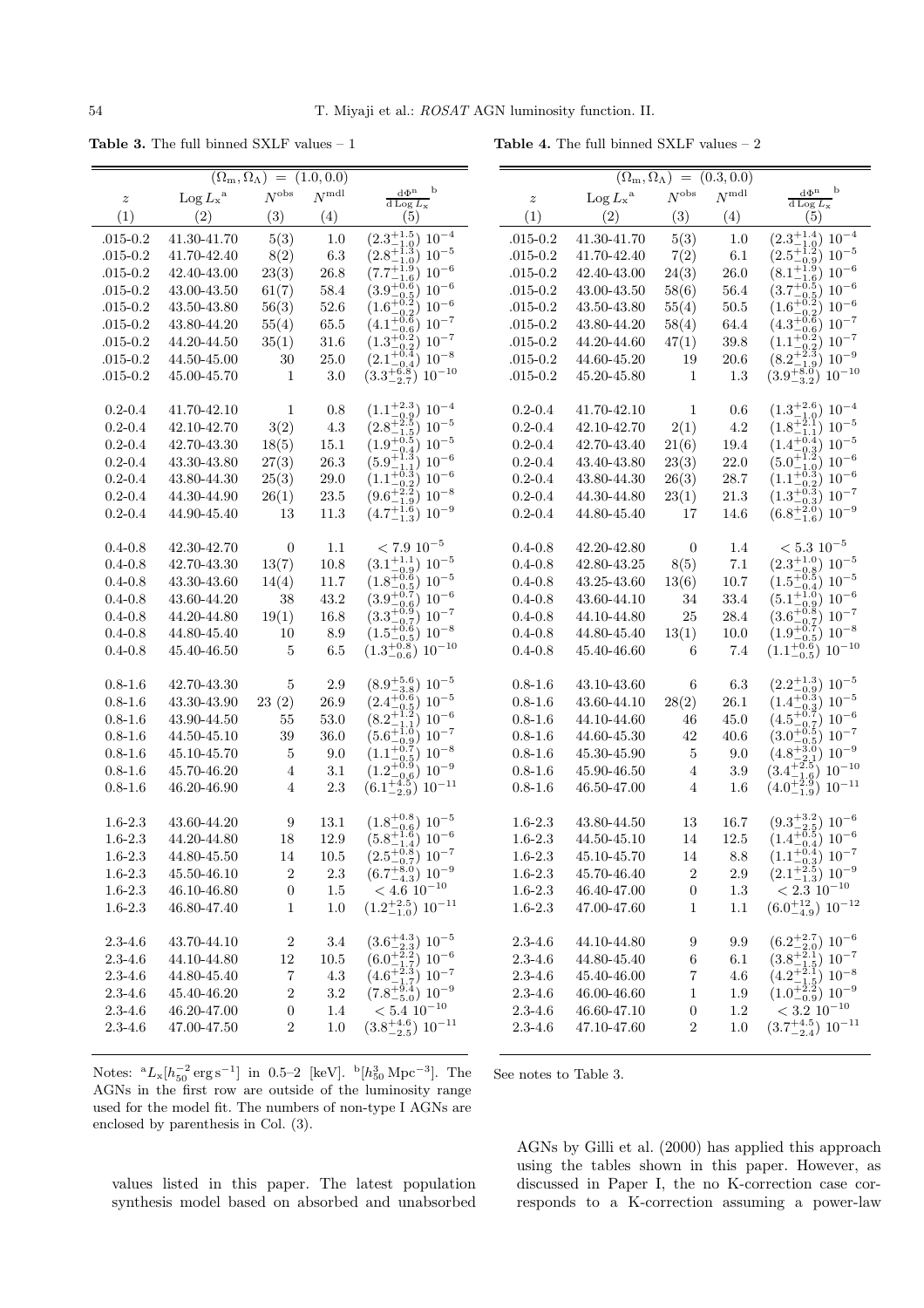**Table 5.** The full binned SXLF values – 3

| $\boldsymbol{z}$ | $\text{Log } L_x^{\text{a}}$ | $(\Omega_{\rm m}, \Omega_{\Lambda}) = (0.3, 0.7)$<br>$N^{\rm obs}$ | $N^{\text{mdl}}$ | b<br>$d\Phi^n$                                                                                                                                                                                                |
|------------------|------------------------------|--------------------------------------------------------------------|------------------|---------------------------------------------------------------------------------------------------------------------------------------------------------------------------------------------------------------|
| (1)              | (2)                          | (3)                                                                | (4)              | d Log $L_x$<br>(5)                                                                                                                                                                                            |
| $.015 - 0.2$     | 41.30-41.70                  | 5(3)                                                               | 1.0              | $(2.3^{+1.4}_{-1.2})$<br>$10^{-4}$                                                                                                                                                                            |
| $.015 - 0.2$     | 41.70-42.60                  | 12(3)                                                              | 10.6             | $(2.0^{+0.0}_{-0.0})$<br>$10^{-5}\,$                                                                                                                                                                          |
| $.015 - 0.2$     | 42.60-43.00                  | 19(2)                                                              | 20.5             | $\begin{smallmatrix} 0.6 1.8 \end{smallmatrix}$<br>$10^{-6}\,$<br>$(6.4^{+1.1}_{-1.1})$                                                                                                                       |
| $.015 - 0.2$     | 43.00-43.50                  | 58(6)                                                              | $53.5\,$         | $\frac{5}{5}$<br>$10^{-6}$<br>$(3.6^{+0.0}_{-0.0})$                                                                                                                                                           |
| $.015 - 0.2$     | 43.50-43.80                  | 49(3)                                                              | 49.1             | $(1.4^{+0.0})$<br>$10^{-6}\,$                                                                                                                                                                                 |
| $.015 - 0.2$     | 43.80-44.20                  | 62(5)                                                              | 67.5             | $(4.3^{+0.6}_{-0.6})$<br>$10^{-7}\,$                                                                                                                                                                          |
| $.015 - 0.2$     | 44.20-44.60                  | 41(1)                                                              | 41.8             | $10^{-8}\,$<br>$(9.1^{+1})$                                                                                                                                                                                   |
| $.015 - 0.2$     | 44.60-45.10                  | 27                                                                 | 21.9             | $10^{-8}\,$<br>$(1.4^{+0.1})$                                                                                                                                                                                 |
| $.015 - 0.2$     | 45.10-45.80                  | 1                                                                  | $2.5\,$          | 0.3<br>$10^{-10}$<br>$(2.5^+_-$<br>2.1                                                                                                                                                                        |
|                  |                              |                                                                    |                  |                                                                                                                                                                                                               |
| $0.2 - 0.4$      | 41.70-42.20                  | 1                                                                  | 0.8              | $(7.8 + 16)$<br>$10^{-5}$                                                                                                                                                                                     |
| $0.2 - 0.4$      | 42.20-42.80                  | 2(1)                                                               | 4.5              | $(1.2^{+1.4}_{-0.8})$<br>$10^{-5}$                                                                                                                                                                            |
| $0.2 - 0.4$      | 42.80-43.40                  | 19(6)                                                              | 14.9             | $(1.3^{+0.4}_{-0.3})$<br>$10^{-5}\,$                                                                                                                                                                          |
| $0.2 - 0.4$      | 43.40-43.80                  | 21(2)                                                              | 21.3             | $10^{-6}\,$<br>$(4.0^{+1}_{-6})$<br>$_{0.2}^{0.9}$                                                                                                                                                            |
| $0.2 - 0.4$      | 43.80-44.30                  | 26(3)                                                              | 28.2             | $10^{-6}\,$<br>$(1.1^{+\check{0}}$<br>$_{0.4}^{0.2}$                                                                                                                                                          |
| $0.2 - 0.4$      | 44.30-44.70                  | 17(2)                                                              | 19.8             | $10^{-7}\,$<br>$(1.3^{+0.0}_{-0.0})$                                                                                                                                                                          |
| $0.2 - 0.4$      | 44.70-45.30                  | 23                                                                 | 16.6             | $\overset{\circ}{\phantom{0}}\,\overset{\circ}{\phantom{0}}\,\, \overset{\circ}{\phantom{0}}\,\, \overset{\circ}{\phantom{0}}\,\, \, (1.5_{-0.3}^{+0.4}) \\ (1.5_{-0.3}^{+0.4}) \\ (2.0^{+1.8})$<br>$10^{-8}$ |
| $0.2 - 0.4$      | 45.30-46.00                  | 4                                                                  | 5.7              | $(2.0^{+1.5}_{-1.0})$<br>$10^{-10}$                                                                                                                                                                           |
| $0.4 - 0.8$      | 42.20-42.80                  | 0                                                                  | 0.8              | $< 6.8$ 10 <sup>-5</sup>                                                                                                                                                                                      |
| $0.4 - 0.8$      | 42.80-43.25                  | 5(3)                                                               | $5.5\,$          | $(1.3^{+0.8}_{-0.6})$<br>$10^{-5}$                                                                                                                                                                            |
| $0.4 - 0.8$      | 43.25-43.60                  | 13(7)                                                              | 9.8              | $10^{\rm -5}$                                                                                                                                                                                                 |
| $0.4 - 0.8$      | 43.60-44.10                  | 29(1)                                                              | $30.3\,$         | $(1.2^{+0.4}_{-0.3})$<br>$(4.0^{+0.9}_{-0.7})$<br>$(3.7^{+0.8}_{-0.7})$<br>$(2.1^{+0.7}_{-0.5})$<br>$10^{-6}\,$                                                                                               |
| $0.4 - 0.8$      | 44.10-44.80                  | 31                                                                 | 34.0             | $10^{-7}$                                                                                                                                                                                                     |
| $0.4 - 0.8$      | 44.80-45.40                  | 15(1)                                                              | 11.1             | $10^{-8}$<br>$_{0.5})$                                                                                                                                                                                        |
| $0.4 - 0.8$      | 45.40-46.00                  | 5                                                                  | 5.8              | $10^{-10}$<br>$(6.1^{+3.8}_{-2.2})$                                                                                                                                                                           |
| $0.4 - 0.8$      | 46.00-46.61                  | 1                                                                  | 2.5              | $10^{-11}$<br>$(1.2^{+}_{-})$<br>$-1.0$ )                                                                                                                                                                     |
|                  |                              |                                                                    |                  |                                                                                                                                                                                                               |
| $0.8 - 1.6$      | 43.10-43.60                  | 6                                                                  | 3.9              | $(2.5^{+1.4}_{-1.0})$<br>$10^{-5}\,$                                                                                                                                                                          |
| $0.8 - 1.6$      | 43.60-44.10                  | 19(2)                                                              | 22.5             | $(7.9^{+2.2}_{-1.8})$<br>$(3.8^{+0.7}_{-0.6})$<br>$10^{-6}$                                                                                                                                                   |
| $0.8 - 1.6$      | 44.10-44.60                  | 44                                                                 | 41.4             | $10^{-6}\,$                                                                                                                                                                                                   |
| $0.8 - 1.6$      | 44.60-45.30                  | $51\,$                                                             | 47.7             | $(3.2^{+0.8}_{-0.8})$<br>$10^{-7}\,$                                                                                                                                                                          |
| $0.8 - 1.6$      | 45.30-46.00                  | 7                                                                  | 10.7             | $10^{\mathrm{-}9}$<br>(4.5<br>1.7)                                                                                                                                                                            |
| $0.8 - 1.6$      | 46.00-46.50                  | $\overline{4}$                                                     | 3.2              | $10^{-10}$<br>$(3.2^{+2.1})$<br>$\frac{1.5}{2.6}$                                                                                                                                                             |
| $0.8 - 1.6$      | 46.50-47.00                  | $\overline{4}$                                                     | 1.9              | $10^{\mathrm{-11}}$<br>$(3.5^{+}%$<br>$_{1.7}^{2.0}$                                                                                                                                                          |
| $1.6 - 2.3$      | 43.80-44.50                  | 9                                                                  | 14.4             | $(5.6^{+2.4}_{-1.8})\ 10^{-6}$                                                                                                                                                                                |
| $1.6 - 2.3$      | 44.50-45.20                  | 18                                                                 | 15.0             | $(1.1^{+0.3}_{-0.3}) 10^{-6}$                                                                                                                                                                                 |
| $1.6 - 2.3$      | 45.20-45.90                  | 14                                                                 | 8.9              | $10^{-8}$                                                                                                                                                                                                     |
| $1.6 - 2.3$      | 45.90-46.60                  | $\boldsymbol{2}$                                                   | 3.0              | $(5.2^{+1.7}_{-1.4})$ $10^{-8}$<br>$(7.7^{+9.2}_{-4.9})$ $10^{-10}$                                                                                                                                           |
| $1.6 - 2.3$      | 46.60-47.00                  | 0                                                                  | $0.6\,$          | $< 2.9 \, 10^{-10}$                                                                                                                                                                                           |
| $1.6 - 2.3$      | 47.00-47.63                  | 1                                                                  | 1.6              | $(4.4^{+9.1}_{-3.6})$ $10^{-12}$                                                                                                                                                                              |
|                  |                              |                                                                    |                  |                                                                                                                                                                                                               |
| $2.3 - 4.6$      | 44.10-44.80                  | 7                                                                  | 9.0              | $\begin{array}{l} (4.6^{+2.3}_{-1.7}) \ 10^{-6}\\ (4.1^{+1.9}_{-1.4}) \ 10^{-7}\\ (1.9^{+0.9}_{-0.7}) \ 10^{-8}\\ (2.1^{+4.4}_{-1.7}) \ 10^{-10}\\ (3.0^{+3.7}_{-2.0}) \ 10^{-11} \end{array}$                |
| $2.3 - 4.6$      | 44.80-45.40<br>45.40-46.20   | 8                                                                  | $6.6\,$          |                                                                                                                                                                                                               |
| $2.3 - 4.6$      |                              | 7                                                                  | 5.8              |                                                                                                                                                                                                               |
| $2.3 - 4.6$      | 46.20-47.00<br>47.00-47.63   | 1                                                                  | 2.2              |                                                                                                                                                                                                               |
| $2.3 - 4.6$      |                              | 2                                                                  | 1.3              |                                                                                                                                                                                                               |

See notes to Table 3.

photon index of  $\Gamma = 2$ , which is the most representative spectrum for the soft X-ray sources in the sample. Thus for many purposes, considering our tabulated values as K-corrected SXLF would be accurate enough.

**–** Large-Scale Structure: The lowest redshift bin covers  $0.015 < z < 0.2$  and there is some concern about the effect of the large-scale structure of the universe, which could be confused with the effect of evolution. Zucca et al. (1997) found an underdensity of galaxies in the local universe out to  $z \sim 0.05$ . However, it might be because of the structure within their survey field of  $\sim$ 27 [deg<sup>2</sup>] rather than that of the entire space out to this redshift. The solid angle surveyed by RBS is ∼50% of the sky and the fields of SA-N are scattered in various directions. In any event, our lowest redshift bin samples a sufficiently large volume of space to  $z = 0.2$ with a uniform redshift coverage, thus it is unlikely that the calculated SXLF is significantly biased by the large-scale structure of the universe.

Acknowledgements. This work is based on a combination of extensive ROSAT surveys from a number of groups. Our work is indebted to the effort of the ROSAT team and the optical followup teams in producing data and the catalogs used in the analysis. In particular, we thank K. Mason, A. Schwope, G. Zamorani, I. Appenzeller, and I. McHardy for providing us with and allowing us to use their data prior to publication of the catalogs. TM was supported by a fellowship from the Max-Planck-Society during his appointment at MPE. GH acknowledges DLR grant FKZ 50 OR 9403 5. We thank the referee, T. Shanks, for useful comments.

#### **References**

- Appenzeller, I., Thiering, I., Zickgraf, F.-J., et al. 1998, ApJS, 117, 319
- Avni, Y., & Bahcall, J. N. 1980, ApJ, 235, 694
- Bower, R. G., Hasinger, G., Castander, F. J., et al. 1996, MNRAS, 281, 59
- Boyle, B. J., Shanks, T., Georgantopoulos, I., Stewart, G. C., & Griffiths, R. E. 1994, MNRAS, 271, 639
- Comastri, A., Setti, G., Zamorani, G., & Hasinger, G. 1995, A&A, 296, 1
- Fasano, G., & Franceschini, A. 1987, MNRAS, 225, 155
- Fischer, J.-U., Hasinger, G., Schwope, A. D., et al. 1998, Astron. Nachr., 319, 347
- Gehrels, N. 1986, ApJ, 303, 336
- Gilli, R., Risalti, G. & Salvati, M. 1999, A&A, 347, 424
- Gilli, R., Salvati, M., & Hasinger, G. 2001, A&A, in press [astro-ph/0011341]
- Hasinger, G. 1996, A&AS, 120, C607
- Hasinger, G. 1998, AN, 319, 37
- Hasinger, G., Burg, R., Giacconi, R., et al. 1993, A&A, 275, 1
- Hasinger, G., Burg, R., Giacconi, R., et al. 1998, A&A, 329, 482
- Hasinger, G., Lehmann, I., Giacconi, R., et al. 1999, in Highlights in X-ray Astronomy in Honor of Joachim Trümper's 65th Birthday, MPE Report (Garching: MPE)
- Hasinger, G., Altieri, B., Arnaud, M., et al. 2001, A&A, 365, L45
- Hornschemeier, A. E., Brandt, W. N., Garmire, G. P., et al., ApJ, in press [astro/ph-0042460]
- Jones, L. R., McHardy, I. M., Merrifield, M. R., et al. 1996, MNRAS, 285, 547
- Lehmann, I., Hasinger, G., Schmidt, M., et al. 2000, A&A, 352, 35